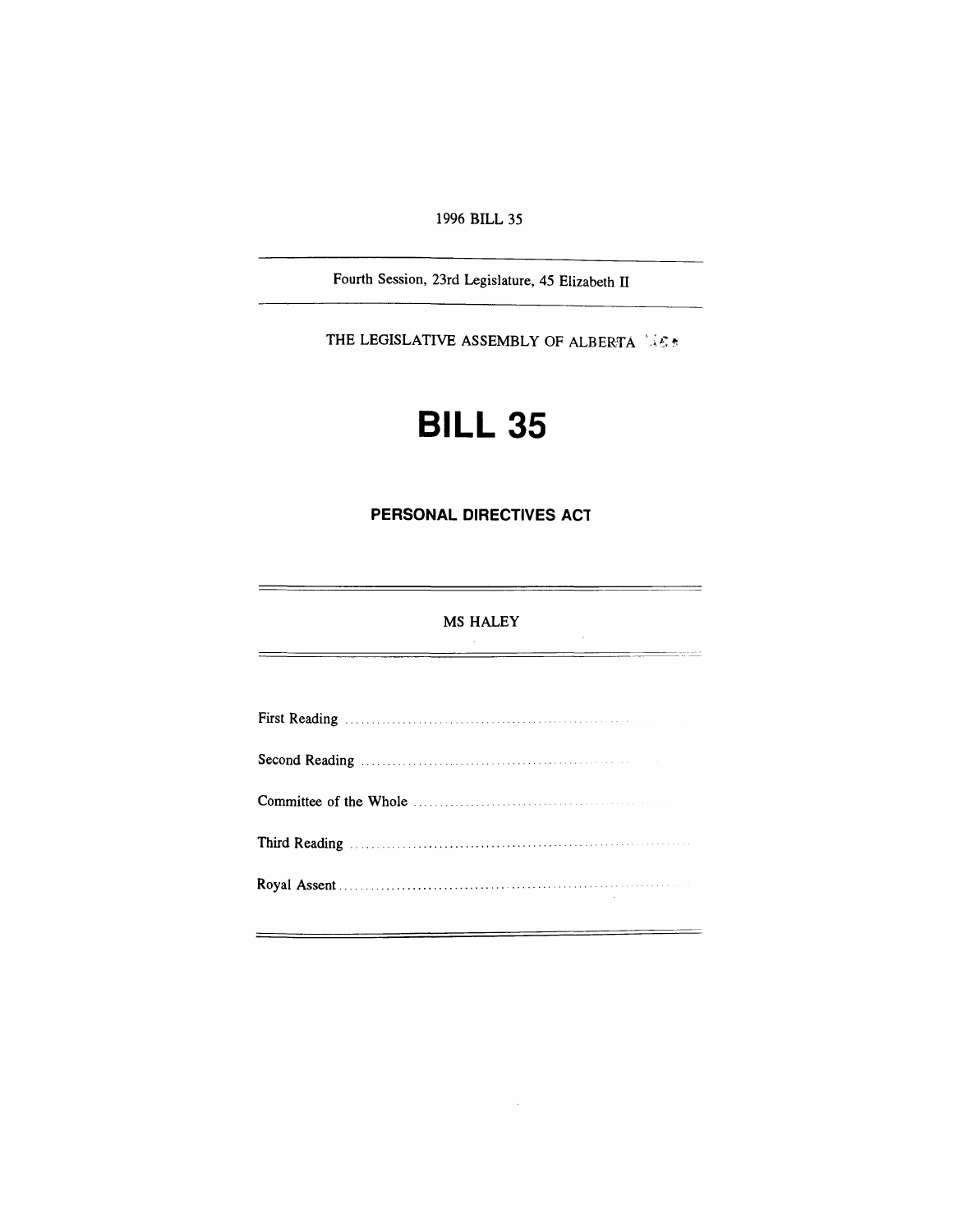*Bill 35 Ms Haley*

# *BILL 35*

## *1996*

# *PERSONAL DIRECTIVES ACT*

*(Assented to ,1996)*

# *Table ofContents*

#### *Part <sup>1</sup> Definitions and Application*

| Definitions<br>Application |        | ി |
|----------------------------|--------|---|
|                            | Part 2 |   |

# *Personal Directives*

| Who can make a personal directive        |    |
|------------------------------------------|----|
| Personal directive by dependent adult    | 4  |
| Requirements of personal directive       |    |
| More than one personal directive         | 6  |
| Contents of personal directive           |    |
| Revoking a personal directive            | 8  |
| Bringing personal directive into effect  | q  |
| Personal directive ceases to have effect | 10 |

#### *Part 3 Agents*

| Effect of agent's decisions      |    |
|----------------------------------|----|
| Limitations on agent's authority | 12 |
| Duty to consult                  | 13 |
| Agent's authority                | 14 |
| Limitation on authority          | 15 |
| More than one agent              | 16 |
| Duty to keep records             | 17 |
| Remuneration                     | 18 |
| <b>n</b> 1                       |    |

#### *Part 4 Service Providers*

| Providing services                   |    |
|--------------------------------------|----|
| Continuing duty to consider capacity | 20 |
|                                      |    |
| Duty to notify agent                 |    |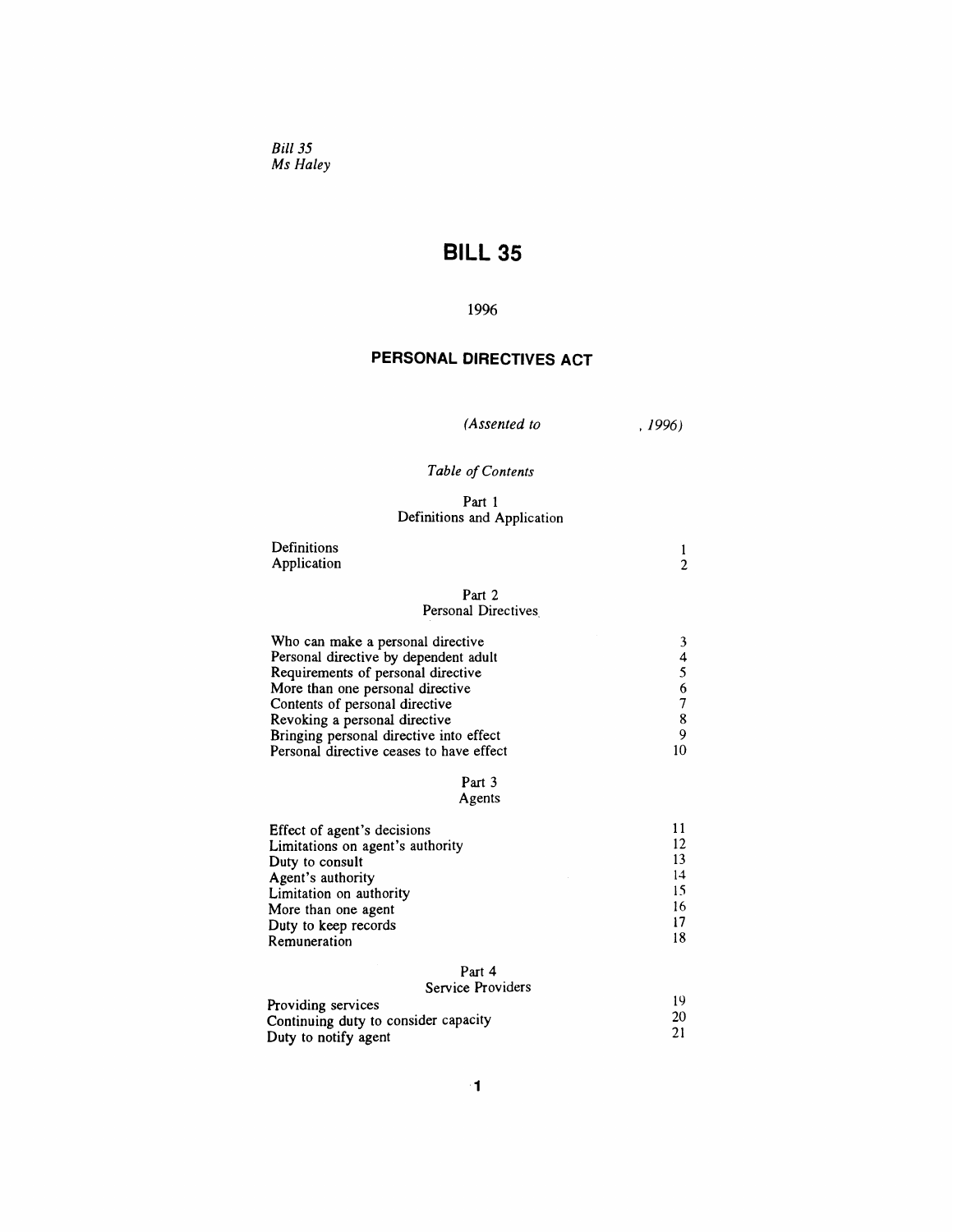| Duty to verify matters<br>Providing emergency medical services    | 22<br>23           |
|-------------------------------------------------------------------|--------------------|
| Part 5<br><b>Court Review</b>                                     |                    |
| Application<br>Service of originating notice<br>Decision of Court | 24<br>25<br>26     |
| Part 6<br>Liability and Protection                                |                    |
| Protection from liability<br>No disentitlement                    | 27<br>28           |
| Part 7<br>General                                                 |                    |
| Access to confidential information<br>Offence<br>Regulations      | 29<br>30, 31<br>32 |
| Part 8                                                            |                    |
| <b>Consequential Amendments</b><br>and Commencement               |                    |
| Consequential amendments                                          | 33-40              |
| Coming into force                                                 | 41                 |

*HER MAJESTY, by and with the advice and consent of the Legislative Assembly of Alberta, enacts as follows:*

#### *PART<sup>1</sup>*

#### *DEFINITIONS AND APPLICATION*

*Definitions <sup>1</sup> In this Act,*

- *(a) "agent" means a person designated in a personal directive to make personal decisions on behalf of the maker;*
- *(b) "capacity" means the ability to understand the information that is relevant to the making of a personal decision and the ability to appreciate the reasonably foreseeable consequences of the decision;*
- *(c) "Court" means the Court of Queen's Bench;*
- *(d) "dependent adult" means a person who is the subject of a guardianship order made under the Dependent Adults Act;*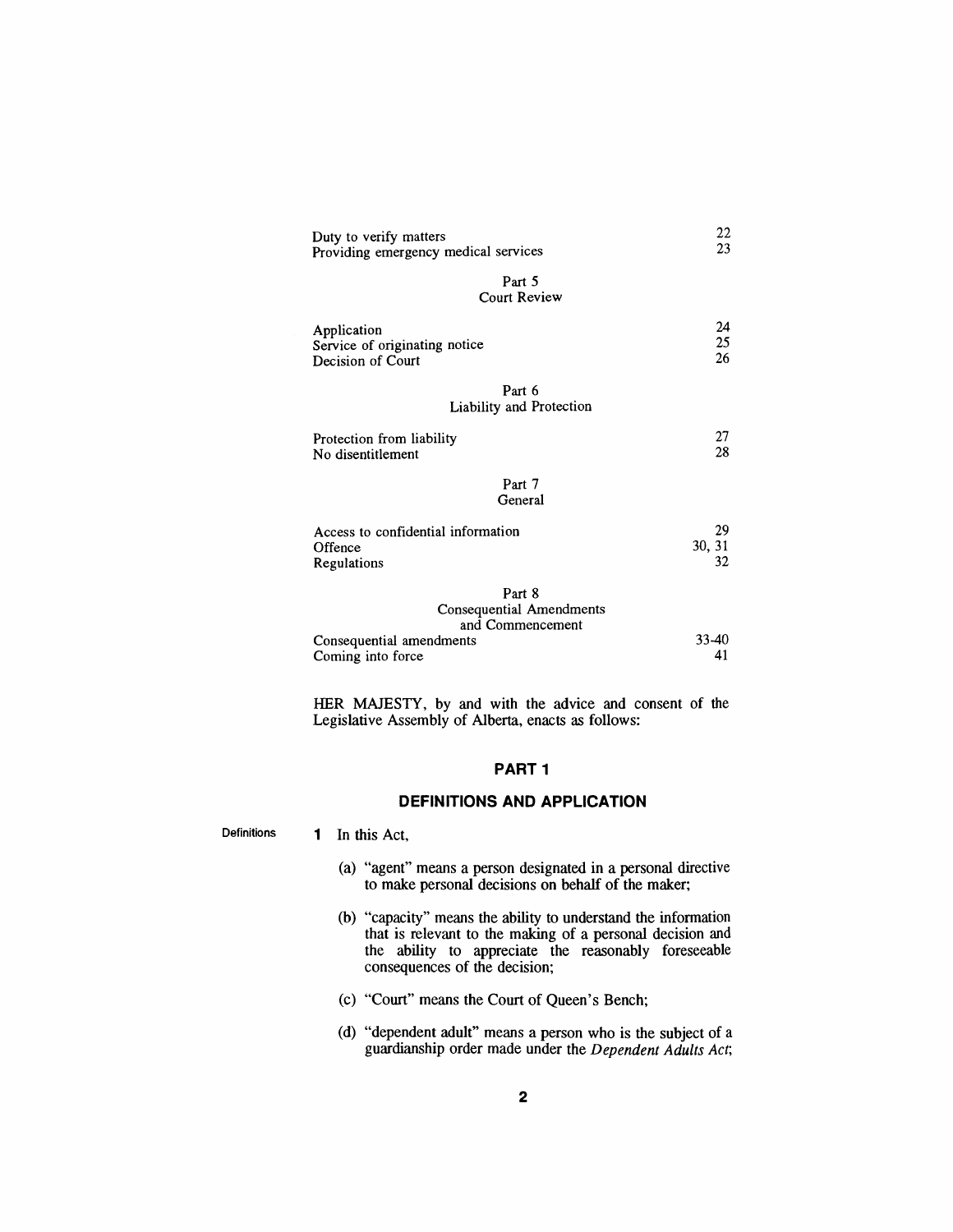- *(e) "guardian" means a guardian under the Dependent Adults Act;*
- *(f) "health care" means any examination, procedure, service or treatment that is done for a therapeutic, preventive, palliative, diagnostic or other health related purpose;*
- *(g) "legal representative" means an attorney under the Powers of Attorney Act or a guardian or trustee under the 'Dependent Adults Act;*
- *(h) "maker" means a person who makes a personal directive;*
- *(i) "nearest relative" means, with respect to any person, the relative of that person first listed in the following subclauses, relatives of the whole blood being preferred to relatives of the same description of the half-blood and the elder or eldest of 2 or more relatives described in any subclause being preferred to the other of those relatives regardless of gender;*
	- *(i) husband or wife;*
	- *(ii) son or daughter;*
	- *(iii) father or mother;*
	- *(iv) brother or sister;*
	- *(v) grandfather or grandmother;*
	- *(vi) grandson or granddaughter;*
	- *(vii) uncle or aunt;*
	- *(viii) nephew or niece;*
- *(j) "personal decision" means a decision that relates to a personal matter and includes, without limitation, the giving of consent, the refusal to give consent or the withdrawal of consent to health care;*
- *(k) "personal directive" means a directive made in accordance with Part 2;*
- *(l) "personal matter" means, subject to the regulations, any matter of a non-financial nature that relates to an individual's person and without limitation includes.*
	- *(i) health care;*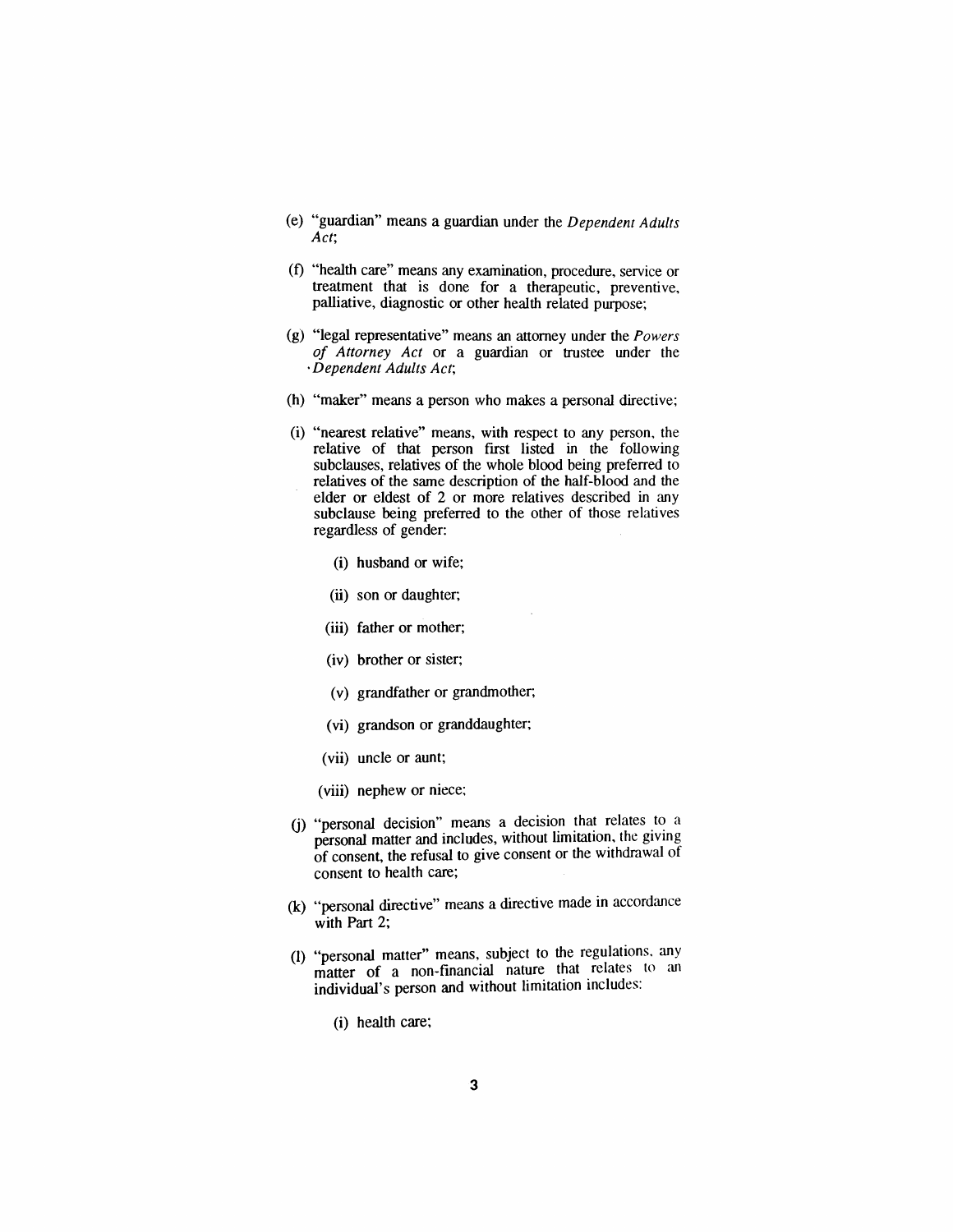- *(ii) accommodation;*
- *(iii) with whom the person may live and associate;*
- *(iv) participation in social, educational and employment activities;*
- *(v) legal matters;*
- *(vi) any other matter prescribed by the regulations;*
- *(m) "personal service" means a service provided with respect to a personal matter;*
- *(n) "service provider" means a person who carries on a business or profession that provides or who is employed to provide a personal service to an individual and when providing the service requires a personal decision from the individual before providing the service.*
- *Application 2 This Act applies only to personal directives made after this Act comes into force.*

#### *PART 2*

#### *PERSONAL DIRECTIVES*

*Who can make a personal directive*

*3(1) Any person who is at least 18 years of age and understands the nature and effect of a personal directive may make a personal directive.*

*(2) A person who is at least 18 years of age is presumed to understand the nature and effect of a personal directive.*

*Personal directive by dependent adult*

*4 Despite section 3, a dependent adult may not make a personal directive with respect to a matter over which the dependent adult's guardian has authority.*

*Requirements of personal directive*

- *5(1) A personal directive must*
	- *(a) be in writing,*
	- *(b) be dated,*
	- *(c) be signed at the end*

*(i) by the maker in the presence of a witness, or*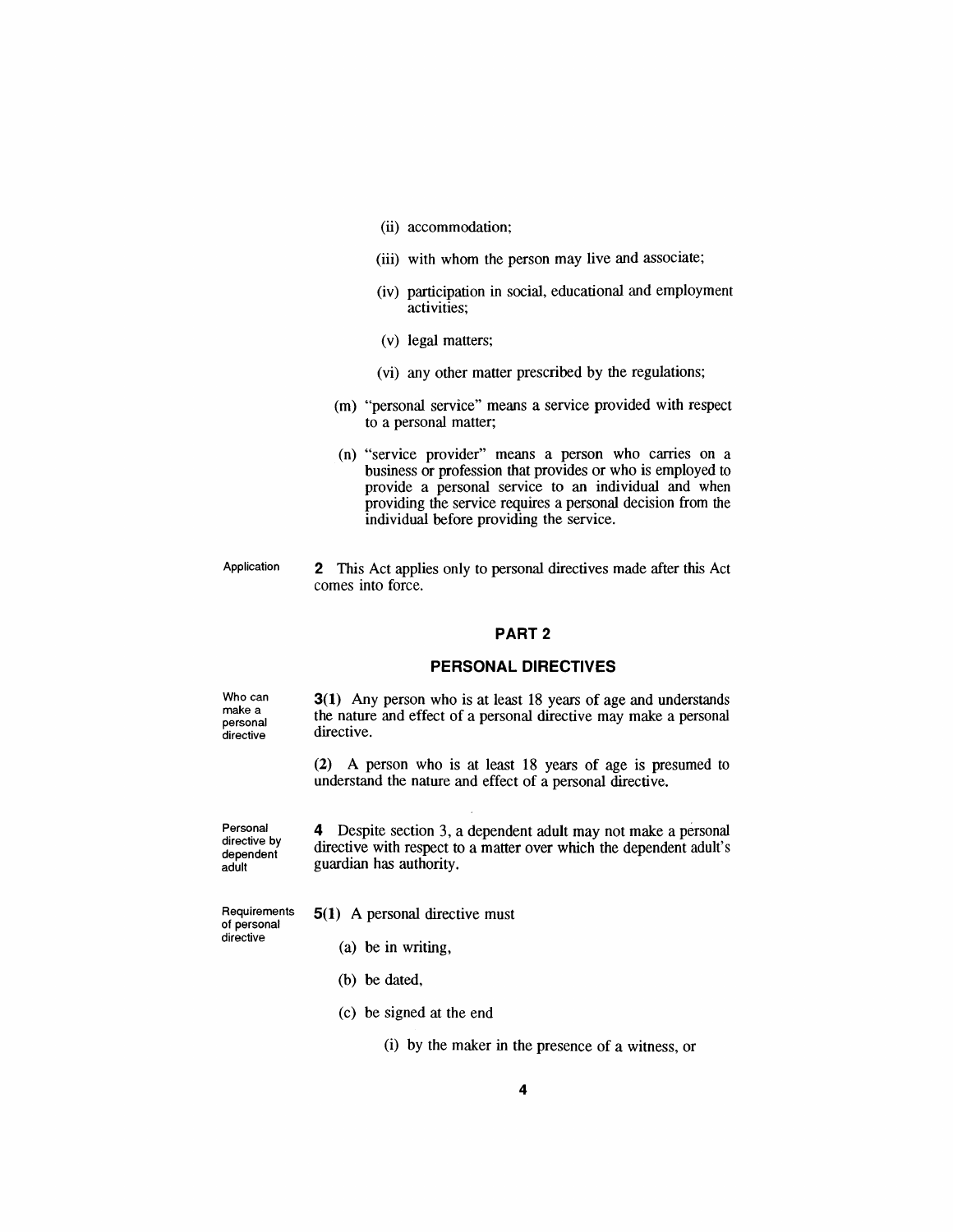- *(ii) if the maker is physically unable to sign the directive, by another person on behalf of the maker, at the maker's direction and in the presence of both the maker and a witness, and*
- *(d) be signed by the witness referred to in clause (c) in the presence of the maker.*

*(2) The following persons may not sign a personal directive on behalf of the maker:*

- *(a) a person designated in the directive as an agent;*
- *(b) the spouse of a person designated in the directive as an agent.*

*(3) The following persons may not witness the signing of a personal directive:*

- *(a) a person designated in the directive as an agent;*
- *(b) the spouse of a person designated in the directive as an agent;*
- *(c) the spouse of the maker;*
- *(d) a person who signs the directive on behalf of the maker;*
- *(e) the spouse of a person who signs the directive on behalf of the maker.*

*More than one personal directive*

*6 A person may make more than one personal directive directive.*

*Contents of personal directive*

*7(1) A personal directive may contain information and instructions respecting any personal matter, including, without limitation, the following:*

- *(a) respecting the designation of agents and their authority;*
- *(b) designating one or more persons to determine the maker s capacity under section 9;*
- *(c) naming the persons who are and the persons who are not to be notified of the coming into effect of the personal directive;*
- *(d) providing instructions with respect to access to confidential information about the maker.*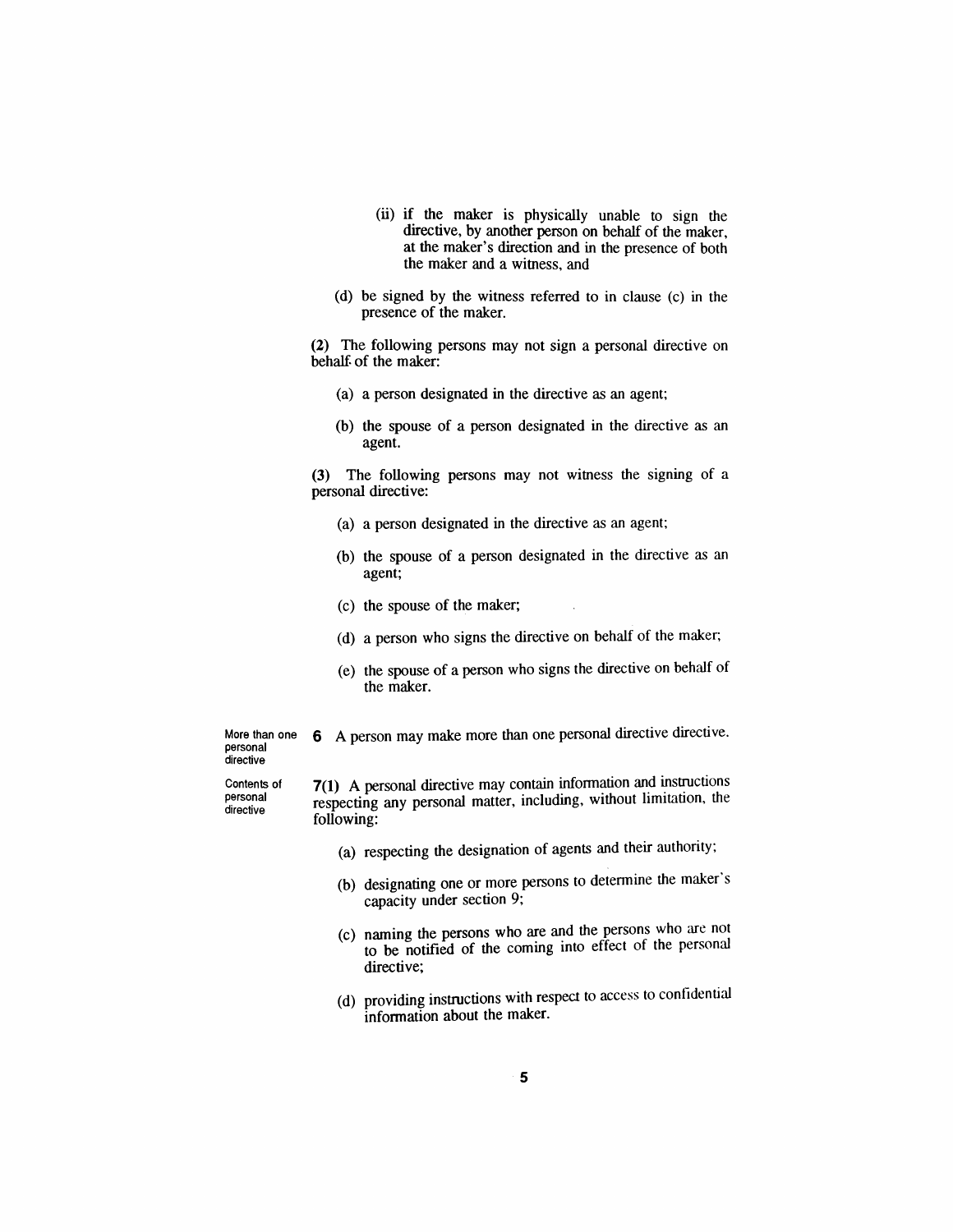*(2) If a personal directive contains an instruction that is prohibited by law, the instruction is void.*

- *(3) A personal directive may designate an agent*
	- *(a) by naming the individual who is to act as the agent, or*
	- *(b) subject to the regulations, by naming an office or position the occupant of which is to act as the agent.*

*Revoking a personal directive*

*8(1) If the maker understands the nature and effect of revoking a personal directive, the maker may revoke the directive in whole or in part in accordance with this section.*

- *(2) A personal directive is revoked, in whole or in part,*
	- *(a) on the occurrence of a date or event that is stated in the personal directive to be the date or event that determines when the personal directive, or part of it, is revoked,*
	- *(b) by the making of a subsequent personal directive that contradicts an earlier directive, to the extent of the contradiction, or*
	- *(c) by the making of any document, including a subsequent personal directive, that expresses an intention to revoke an earlier personal directive or a part of it.*

*(3) A document that revokes a personal directive must meet the requirements of section 5.*

*(4) Despite subsection (3), a maker may revoke a personal directive by destroying the originals of the directive with the intention of revoking the directive.*

*Bringing personal directive into effect*

*9(1) A personal directive, or part of a personal directive, has effect with respect to a personal matter only when the maker lacks capacity with respect to that matter.*

- *(2) For the purpose of subsection (1), a maker lacks capacity*
	- *(a) when the person or persons designated in the personal directive to determine the maker's capacity make, in consultation with a physician or psychologist, a written declaration that the maker lacks capacity, or*
	- *(b) if*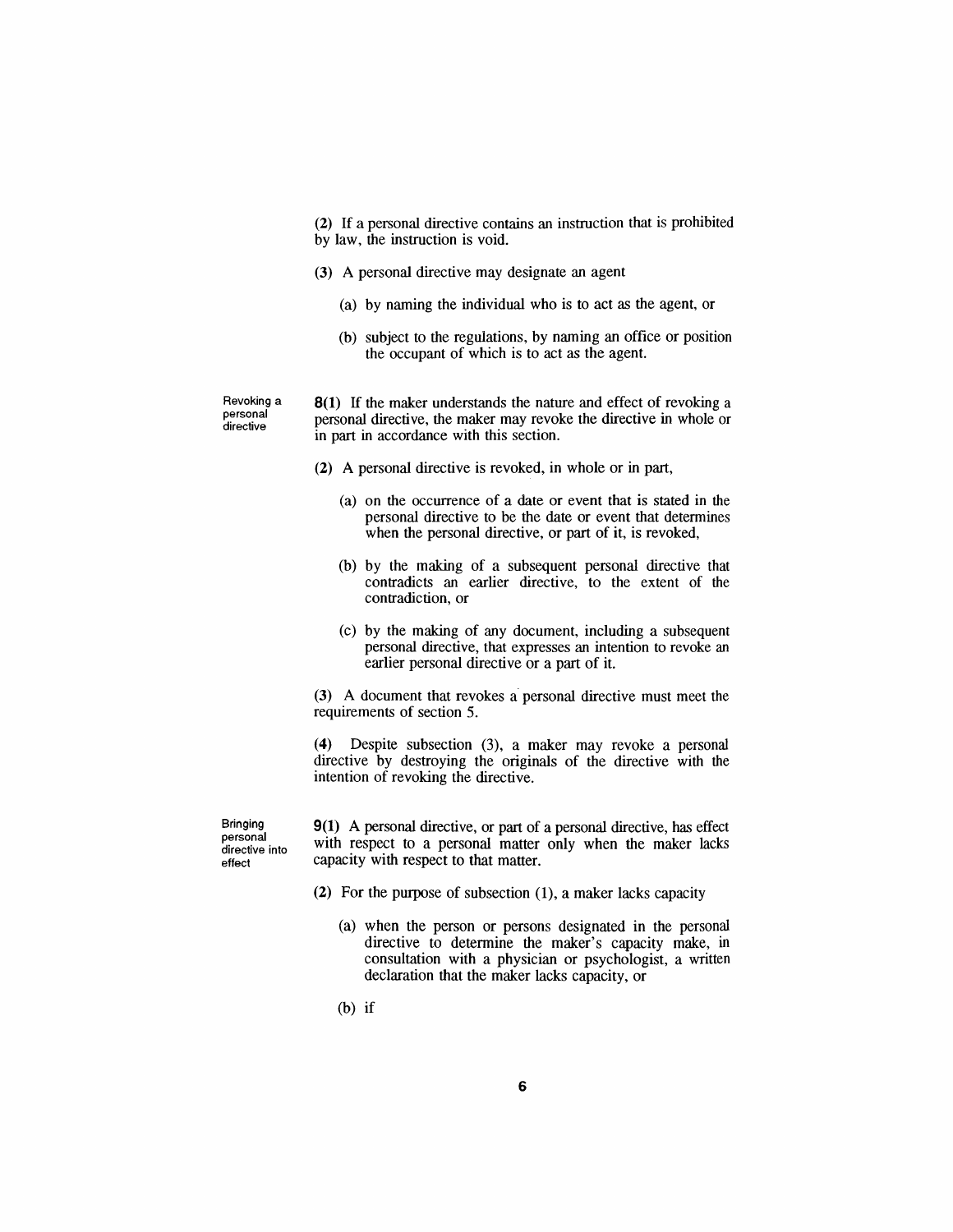- *(i) the personal directive does not designate a person to determine the maker's capacity, or*
- *(ii) the person designated in the personal directive to determine the maker's capacity is unable or unwilling to do so or cannot be contacted after every reasonable effort has been made,*
- *when 2 service providers, at least one of whom is a physician or a psychologist, make a written declaration that the maker lacks capacity.*

*(3) A physician or psychologist who has been consulted in the making of, or who makes, a determination of a maker's lack of capacity in accordance with subsection (2) must keep a written record of the determination of lack of capacity and the name of any other person involved in making the determination.*

*(4) When a determination of lack of capacity has been made under subsection (2), the person making the determination must provide a copy of the declaration to the maker, the maker's agent, if any, and any other person designated in the maker's personal directive and must advise them*

- *(a) that a determination has been made that the maker lacks capacity, and*
- *(b) that the maker may make an application to the Court for a review of the determination.*

*(5) Within a reasonable time after a personal directive takes effect with respect to a personal matter, if an agent is designated in the directive with respect to that matter, the agent must, subject to the personal directive, make every reasonable effort to notify the nearest relative and legal representative of the maker that the directive is in effect.*

*Personal directive ceases to have effect*

*10 A personal directive ceases to have effect in the following circumstances:*

- *(a) in respect of a personal matter, during any period in which the maker regains and has capacity:*
- *(b) on the maker's death;*
- *(c) on revocation of the personal directive in accordance with section 8, to the extent of the revocation;*
- *(d) on a determination by the Court pursuant to section 26 that the personal directive ceases to have effect.*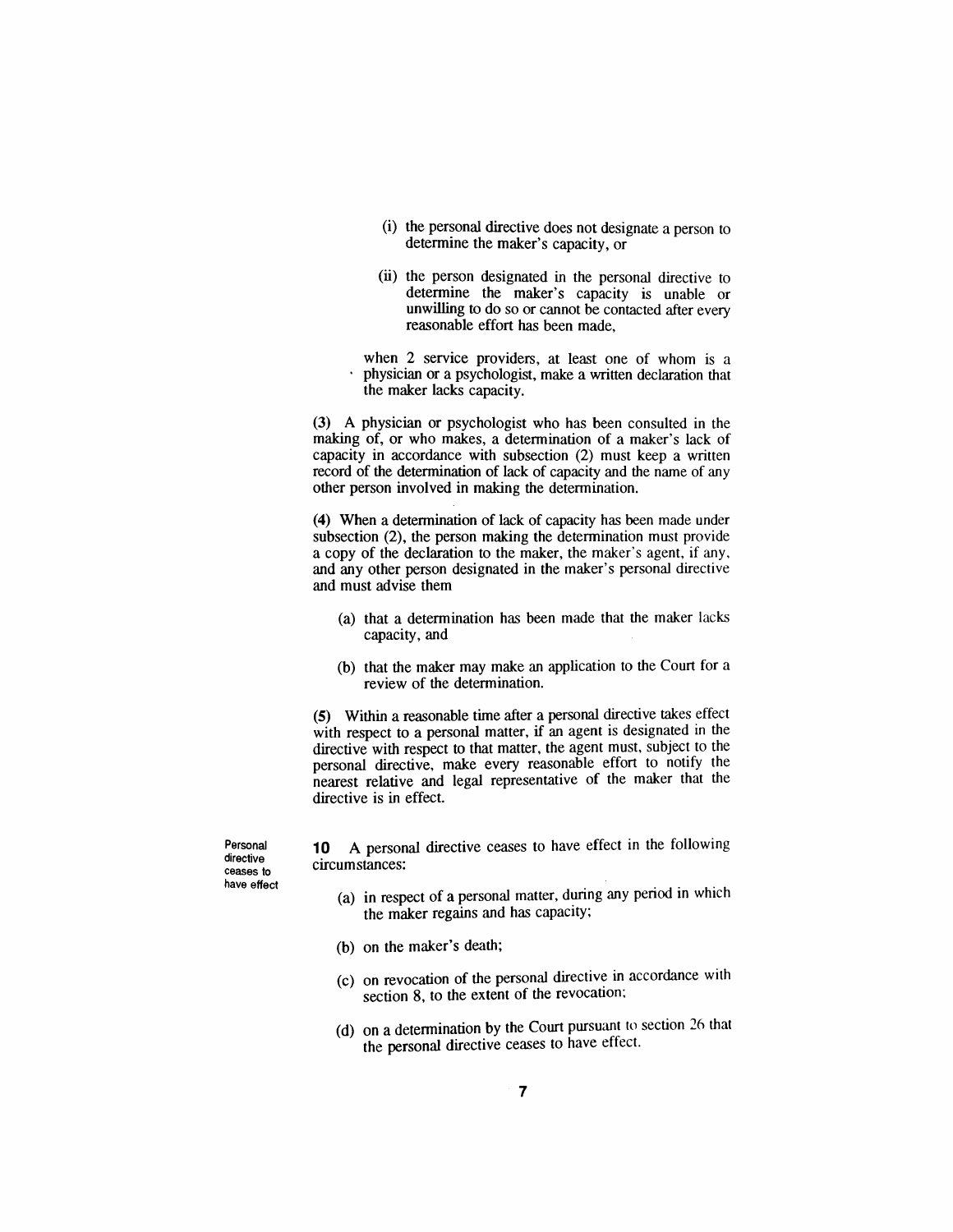#### *PART 3*

#### *AGENTS*

*Effect of agent's decisions 11 A personal decision made by an agent in accordance with this Act has the same effect as if the maker had made the personal decision while the maker had capacity.*

*Limitations on agent's authority 12 If, at any time while a personal directive is in effect, an agent designated in the directive*

- *(a) is under 18 years of age, or*
- *(b) lacks the capacity to make personal decisions on behalf of the maker,*

*the agent has no authority to act under the personal directive.*

*Duty to consult 13 Before making a personal decision pursuant to a personal directive, an agent must consult with the maker regarding the decision.*

*Agent's authority 14(1) Unless a personal directive provides otherwise, an agent has authority to make personal decisions on all personal matters of the maker.*

> *(2) An agent must follow any clear instructions provided in the personal directive that are relevant to the personal decision to be made.*

> *(3) If the personal directive does not contain clear instructions that are relevant to the decision to be made, the agent must*

- *(a) make the decision that the agent believes the maker would have made in the circumstances, based on the agent's knowledge of the wishes, beliefs and values of the maker, or*
- *(b) if the agent does not know what the maker's wishes, beliefs and values are, make the decision that the agent believes in the circumstances is in the best interests of the maker.*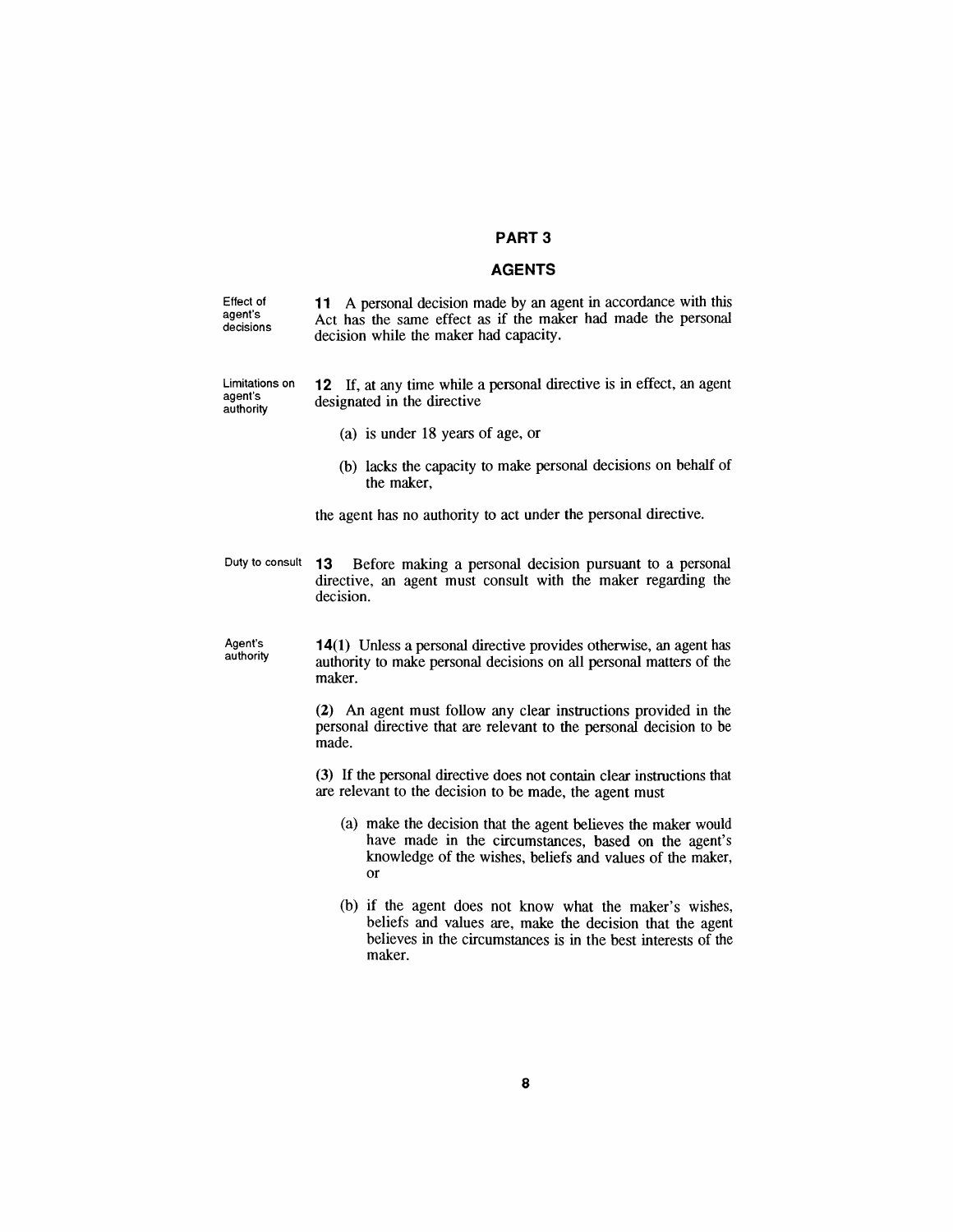*Limitation on authority*

*15 Despite section 14, an agent has no authority to make personal decisions relating to the following matters unless the maker's personal directive contains clear instructions that enable the agent to do so:*

- *(a) psychosurgery as defined in the Mental Health Act;*
- *(b) sterilization that is not medically necessary to protect the maker's health;*
- *(c) removal of tissue from the maker's living body*
	- *(i) for implantation in the body of another living person pursuant to Part <sup>1</sup> of the Human Tissue Gift Act, or*
	- *(ii) for medical education or research purposes;*
- *(d) participation by the maker in research or experimental activities, if the participation offers little or no potential benefit to the maker;*
- *(e) any other matter prescribed in the regulations.*

*More than one agent*

*16(1) If more than one agent is authorized to act with respect to the same personal matter and the agents are unable to agree on who will communicate decisions, the agent designated first in the personal directive is authorized to communicate decisions.*

- *(2) If more than one person is designated as an agent and*
	- *(a) each agent has the same authority,*
	- *(b) the agents do not agree on a decision, and*
	- *(c) the personal directive contains no directions for resolving the disagreement,*

*the decision of the majority of the agents is deemed to be the decision.*

*Duty to keep records*

- *17(1) An agent must*
	- *(a) keep a record of personal decisions made by the agent under a personal directive, and*
	- *(b) keep the record during the period the maker lacks capacity and for at least 2 years after the agent's authority ceases.*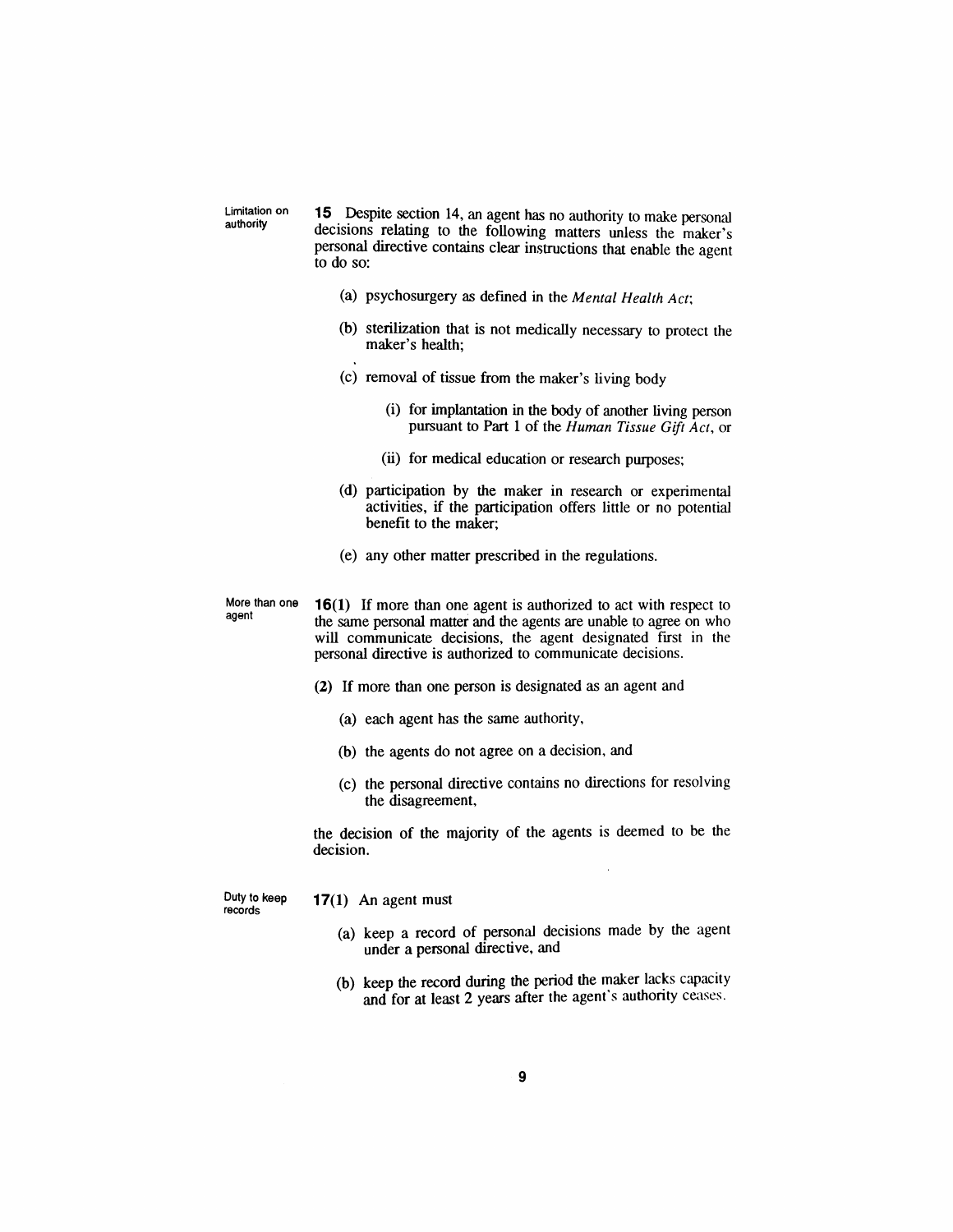*(2) During any period of time that an agent is required to retain a record of personal decisions, the agent must, on request, provide a copy of the record to any of the following:*

- *(a) the maker;*
- *(b) the maker's lawyer;*
- *(c) the maker's legal representatives who have authority with respect to a matter addressed in the record;*
- *(d) any other agent who has decision-making authority with respect to a matter addressed in the record.*
- *Remuneration 18 An agent is not entitled to receive any remuneration for exercising any authority under the personal directive unless the personal directive so provides.*

#### *PART 4*

#### *SERVICE PROVIDERS*

*Providing services*

*19(1) If a service provider intends to provide personal services with respect to a personal matter to a maker who lacks capacity and a personal directive is in effect, the service provider must*

- *(a) if the personal directive designates an agent, follow any clear instructions of the agent that are relevant, or*
- *(b) if the personal directive does not designate an agent or if the agent designated is unable or unwilling to make a personal decision or cannot be contacted after every reasonable effort has been made, follow any clear instructions in the personal directive that are relevant to the decision to be made.*

*(2) If the personal directive does not contain any clear and relevant instructions for the service provider to follow under subsection (1)(b) or the agent cannot be contacted after every reasonable effort has been made by the service provider, the service provider must make every reasonable effort to contact the person's nearest relative or any other individual described in the regulations for the purpose of informing the relative or other individual of the circumstances.*

*(3) A personal service provided in accordance with this Act by a service provider has the same effect as if the authority to provide the service had been given by the maker while the maker had capacity.*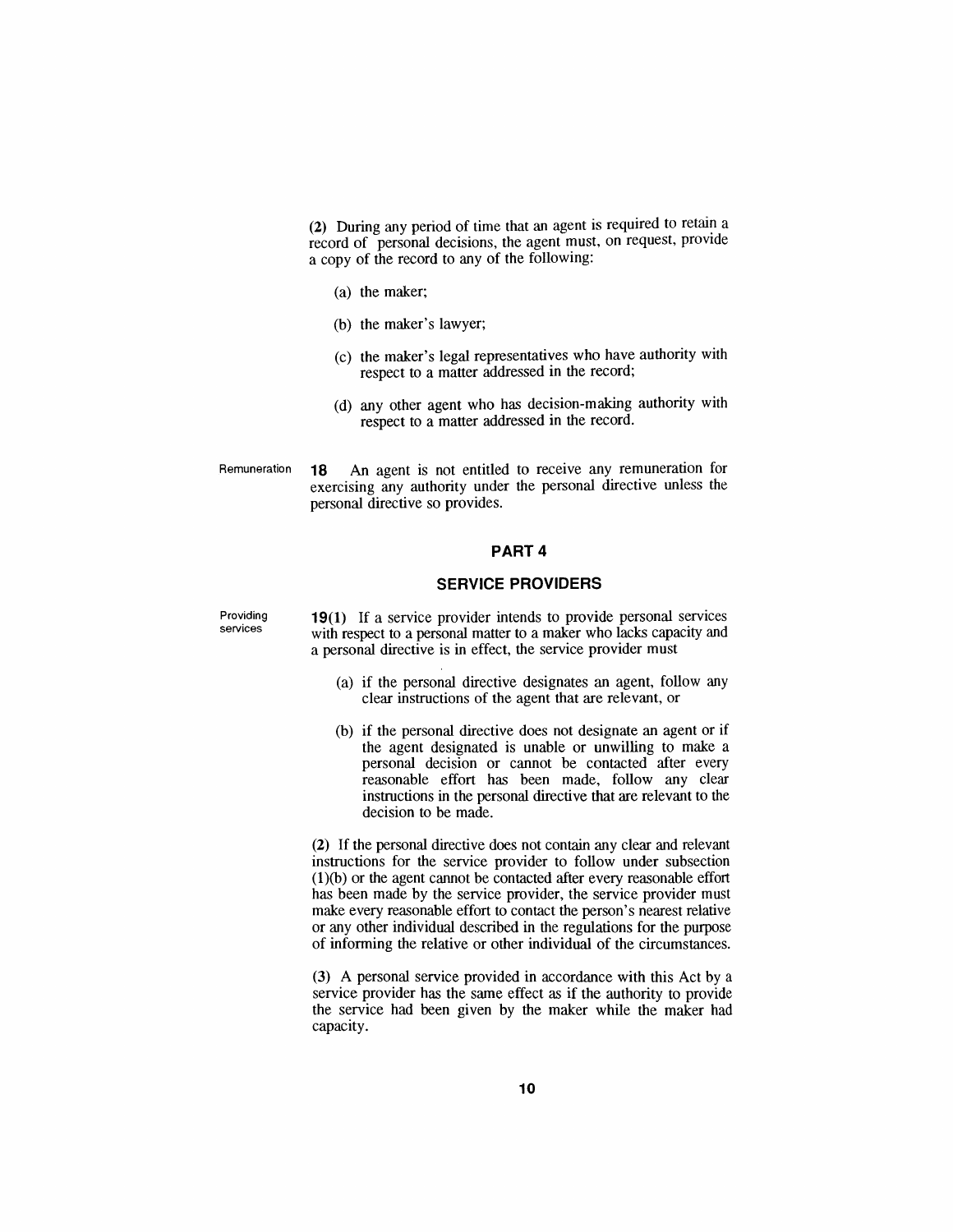*Continuing duty to consider capacity*

*20(1) Despite that a service provider is aware that a determination has been made that a maker lacks capacity, the service provider must, before providing a personal service, make a reasonable effort to determine if the maker continues to lack capacity.*

*(2) If a service provider believes that a maker continues to lack capacity, the service provider may, in providing services to that maker, continue to rely on the previous determination of lack of capacity.*

*Duty to notify agent 21(1) A service provider who believes that a maker has regained capacity to make a personal decision with respect to a personal matter must, before acting on the maker's personal decisions, notify the agent, if any, that in the opinion of the service provider the maker has regained capacity.*

> *(2) The service provider may act on the maker's personal decisions if the agent does not object.*

> *(3) If the agent objects to the service provider's acting on the maker's personal decisions, the service provider must not so act unless the Court determines that the maker has capacity.*

*Duty to verify matters*

*22 If a person claims to be an agent with authority to provide a service provider with a personal decision, the service provider must satisfy himself*

- *(a) as to the identity of the person who claims to be an agent, and*
- *(b) as to the authority of the agent to make the personal decision.*
- *Providing emergency medical services*

*23(1) If a person who appears to lack capacity has made a personal directive but*

- *(a) the personal directive has not been located,*
- *(b) the agent designated in the personal directive to make the personal decision with respect to the matter is unable or unwilling to make the decision or cannot be contacted after every reasonable effort has been made and the personal directive does not contain any clear and relevant instructions, or*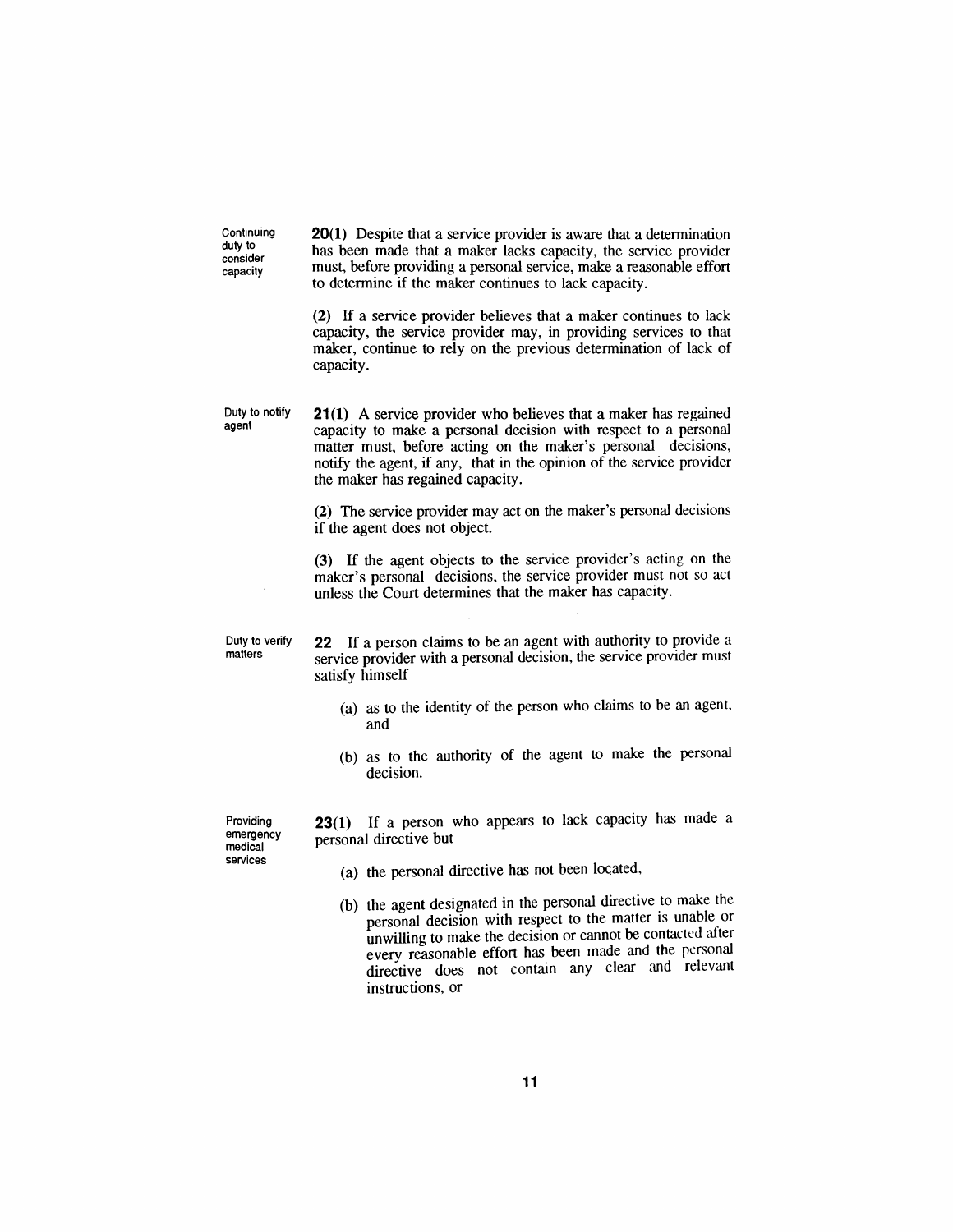*(c) the personal directive does not designate an agent and the personal directive does not contain clear and relevant instructions,*

*a health care practitioner may provide emergency medical services, without consent, to the person.*

*(2) If a health care practitioner has provided an emergency medical service under subsection (1), the health care practitioner must as soon as practicable make a reasonable effort to contact any one of the following for the purpose of informing that person that an emergency medical service has been provided under this section:*

- *(a) the agent or guardian, if any, of the person to whom an emergency medical service has been provided;*
- *(b) the nearest relative if there is no agent or guardian;*
- *(c) any other individual described in the regulations, if there is no nearest relative.*

#### *PART 5*

#### *COURT REVIEW*

*Application 24 A person who makes a personal directive or any other interested person may apply to the Court by way of originating notice for any one or more orders referred to in section 26.*

*Service of originating notice*

*25(1) The originating notice must be served on the maker and persons described in the regulations and on any other person the Court determines should be served.*

*(2) The Court may, if the Court considers it appropriate to do so, with respect to any or all of the persons referred to in subsection (1),*

- *(a) shorten the time for service,*
- *(b) direct the manner of service or approve the manner of service that has been effected, or*
- *(c) dispense with the requirement for service except with respect to the person who is the subject of the application.*

*(3) Despite subsection (1), an application may be made ex parte if the Court considers it appropriate to do so.*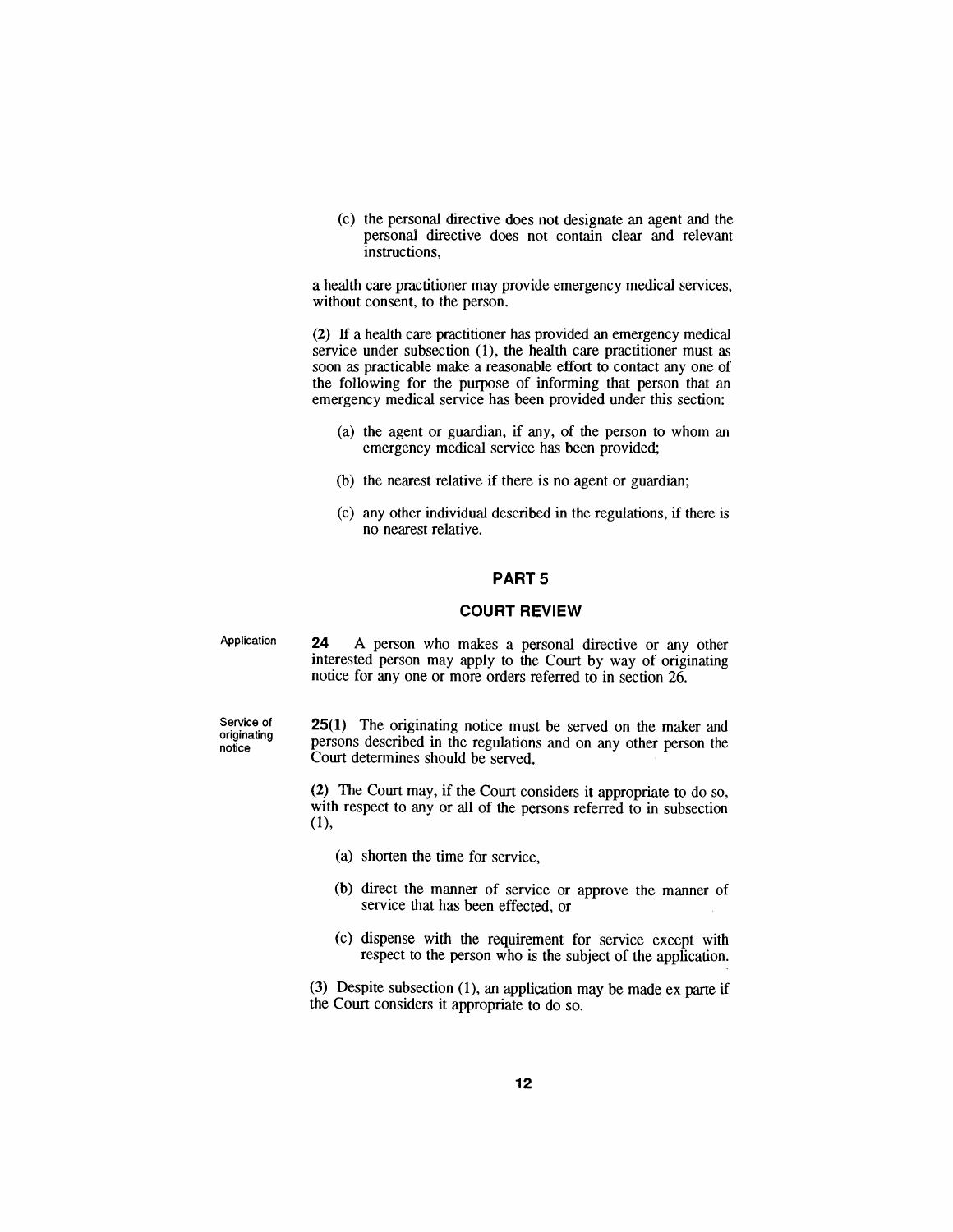*Decision of Court*

*26(1) The Court may, on hearing an application under section 24, do any one or more of the following:*

- *(a) make a determination of capacity of the maker or agent after considering a report made under subsection (2)(b);*
- *(b) determine the validity of a personal directive or any part of it;*
- *(c) based on instructions contained in a personal directive, vary, confirm or rescind a personal decision, in whole or in part, made by an agent;*
- *(d) determine the authority of an agent;*
- *(e) provide advice and directions;*
- *(f) make a decision where a majority cannot agree under section 16(2);*
- *(g) stay a decision of an agent;*
- *(h) make any other order that the Court considers appropriate that is not inconsistent with a personal directive.*

*(2) For the purpose of assisting the Court in making a decision under subsection (1), the Court may*

- *(a) require an agent to provide to the Court a report of the personal decisions made by the agent, or*
- *(b) order that a report on the capacity of a maker or an agent be prepared.*

*(3) In making a decision under subsection (1), the Court may not add to or alter the intent of an instruction contained in a personal directive.*

#### *PART 6*

#### *LIABILITY AND PROTECTION*

*Protection from liability*

*27(1) No action lies against an agent for anything done or omitted to be done in good faith while carrying out the authority of the agent in accordance with this Act.*

*(2) No action lies against a service provider for anything done or omitted to be done in good faith while carrying out a personal service or obligation in accordance with this Act.*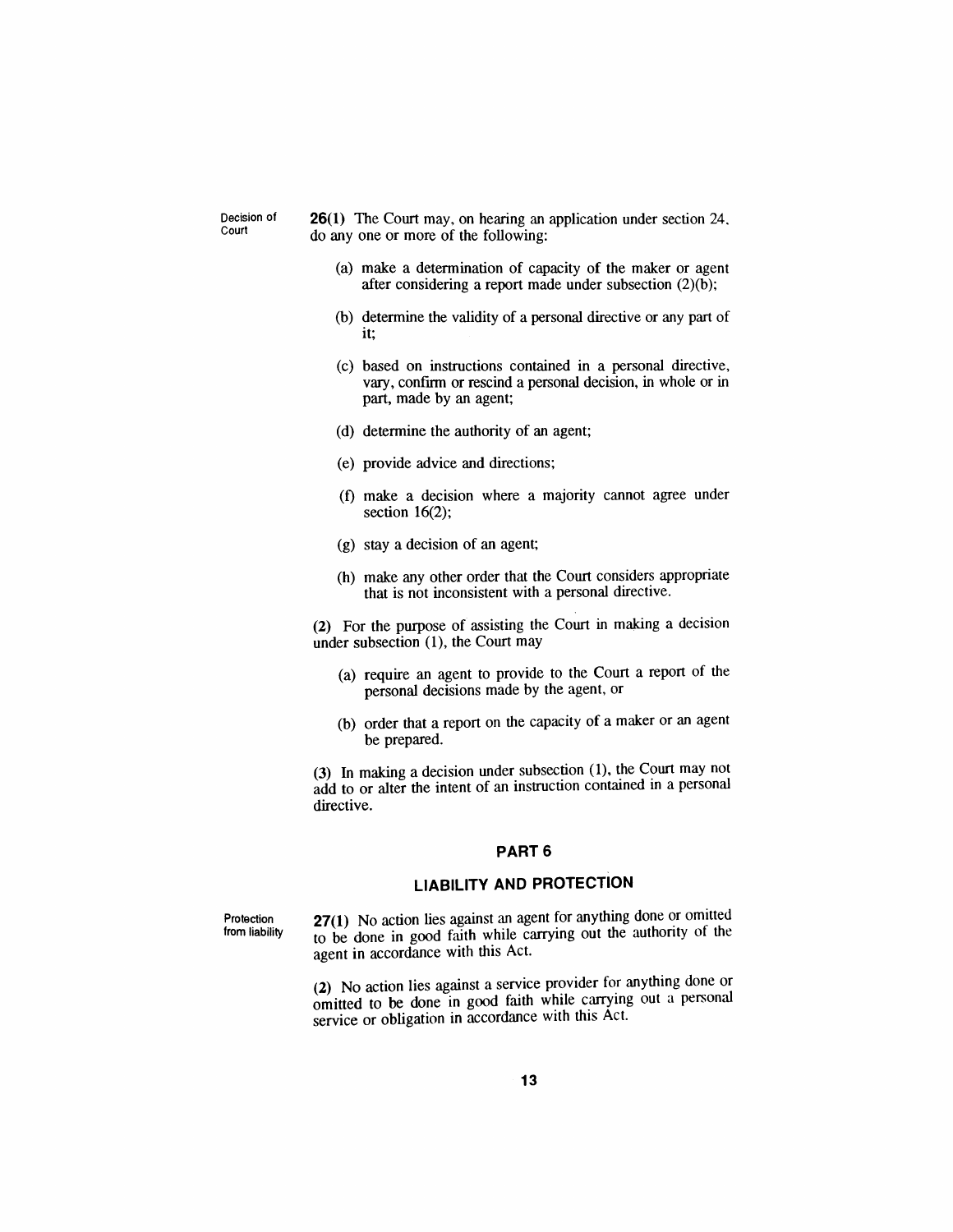*(3) No action lies against an agent or service provider for anything done or omitted to be done in good faith pursuant to a personal decision made by the agent where the maker of a personal directive has*

- *(a) changed or revoked the personal directive, or*
- *(b) revoked the authority of the agent*

*without the knowledge of the agent or service provider, as the case may be.*

*No disentitlement* *28 If an agent has acted in good faith, a personal decision made by the agent does not affect the entitlement of the agent or the agent's spouse, or anyone claiming through either of them, to the following:*

- *(a) a disposition under the will of the maker;*
- *(b) the proceeds of an insurance policy on the life of the maker;*
- *(c) a share of the estate of the maker under the Intestate Succession Act;*
- *(d) an order under the Family ReliefAct.*

#### *PART 7*

#### *GENERAL*

*Access to confidential information*

*29(1) Despite any other enactment respecting the disclosure of confidential personal information, but subject to any limitation set out in a personal directive, an agent or a person referred to in section 9(2) has the right to be provided with the information and records respecting the maker that are relevant to the personal decision to be made or the determination of the maker's capacity, as the case may be.*

*(2) An agent or a person referred to in section 9(2) may use the information and records described in subsection (1) only to carry out the authority of the agent or to determine the maker's capacity, as the case may be.*

*Offence 30 Any person who, without the consent of the person who makes or revokes a personal directive, wilfully destroys, conceals or alters the personal directive or a document revoking the personal directive*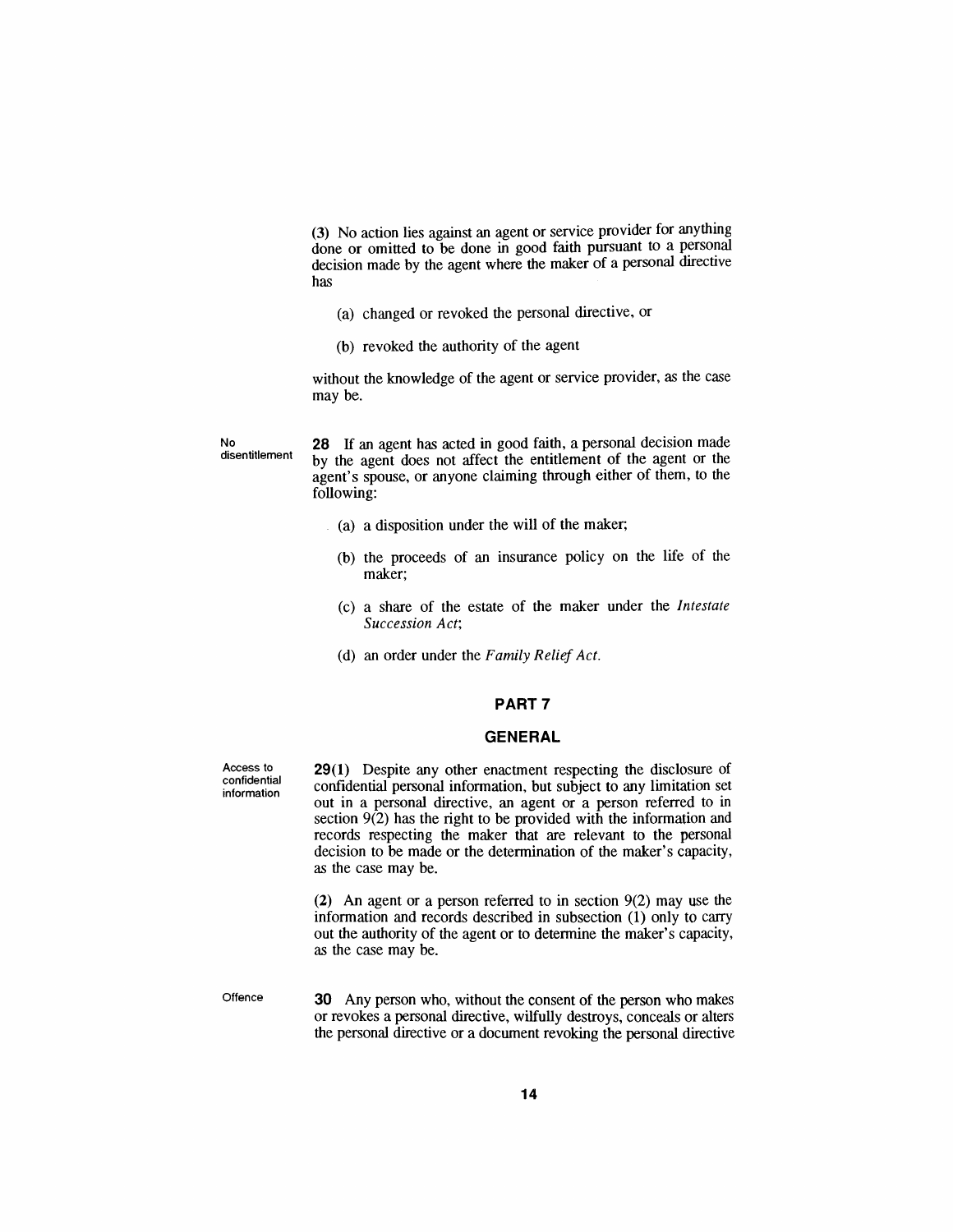*is guilty of an offence and liable to a fine of not more than \$10 000.*

*Offence 31 Any person who requires, as a condition for a person obtaining residential accommodation or for continued residence in residential accommodation, that the person make a personal directive is guilty of an offence and liable to a fine of not more than \$10 000.*

- *Regulations 32 The Minister may make regulations*
	- *(a) defining words or expressions used in this Act;*
	- *(b) providing, for the purposes of removing doubt, that a matter is or is not a personal matter;*
	- *(c) prescribing matters for the purposes of section <sup>1</sup>(1)(l);*
	- *(d) respecting the designation of an agent by naming an office or position;*
	- *(e) prescribing matters for the purposes of section 15(e);*
	- *(f) describing the categories of persons to be contacted under section 19(2);*
	- *(g) describing the categories of persons who must be served under section 25(1);*
	- *(h) respecting forms for the purposes of this Act.*

#### *PART 8*

#### *CONSEQUENTIAL AMENDMENTS AND COMMENCEMENT*

*Amends RSA 1980 cA-24*

*33 The Alberta Health Care Insurance Act is amended in section 13(4) by adding the following after clause (e.1):*

> *(e.2) if the information relates to a personal decision made or to be made under the Personal Directives Act, to any person who is authorized by that Act to make the decision and to the Court that is considering the decision in accordance with that Act,*

*Amends RSA 1980 cD-32*

*(a) in section <sup>1</sup>*

*34 The Dependent Adults Act is amended*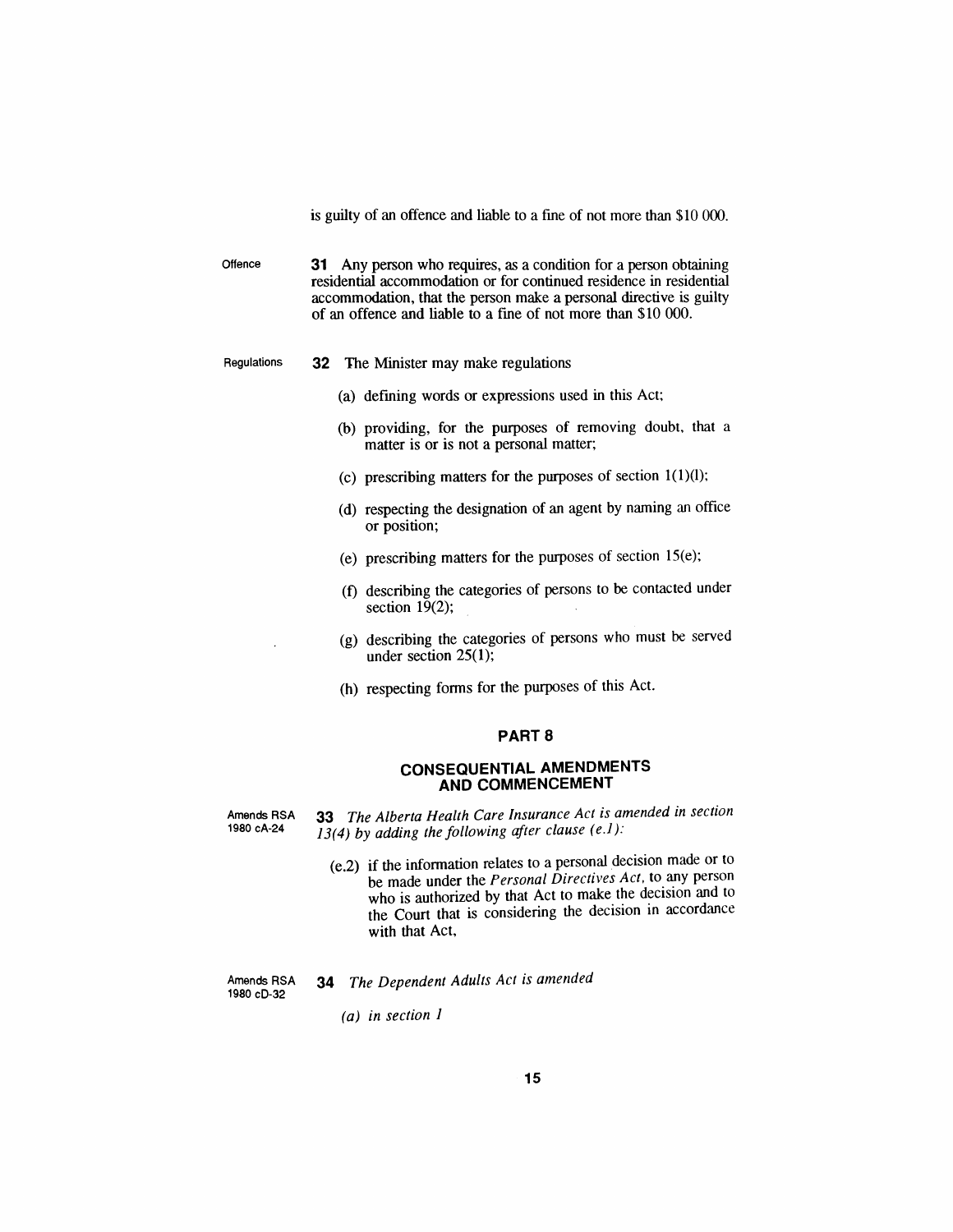- *(i) by renumbering clause (a) as clause (a.1) and adding the following before clause (a.1):*
	- *(a) "agent" means an agent as defined in the Personal Directives Act;*
- *(ii) by adding the following after clause (k):*
- *(k.01) "personal directive" means a personal directive as defined in the Personal Directives Act;*
- *(b) in section 3(2) by adding the following after clause (e):*
	- *(e.1) if the person in respect of whom the application is made has made a personal directive, the agent, if any, designated in the personal directive if the agent is not the applicant or a person otherwise served pursuant to this subsection,*
- *(c) in section 4(1) by renumbering clause (a) as clause (a.1) and adding the following before clause (a.1):*
	- *(a) the person in respect of whom the application is made has made a personal directive,*
- *(d) in section 10 by adding the following after subsection (1):*

*(1.1) Where a person has made a personal directive and the Court grants to a guardian any powers and authority in respect of a matter contained in the personal directive, the guardian, when exercising a power and authority with respect to that matter, must follow all clear and relevant instructions contained in the personal directive, and if an agent has authority with respect to a matter under the personal directive, the authority of the agent must have been terminated.*

- *(e) in section 15(2) by adding the following after clause (e):*
	- *(e.1) if the person has made a personal directive, the agent, if any, designated in the personal directive if the agent is not the applicant or a person otherwise served pursuant to this subsection,*
- *(f) in section 20.1 by adding the following after subsection (2):*

*(3) Subsection (1) does not apply to a person who has made a personal directive relating to a service referred to in subsection (1) unless*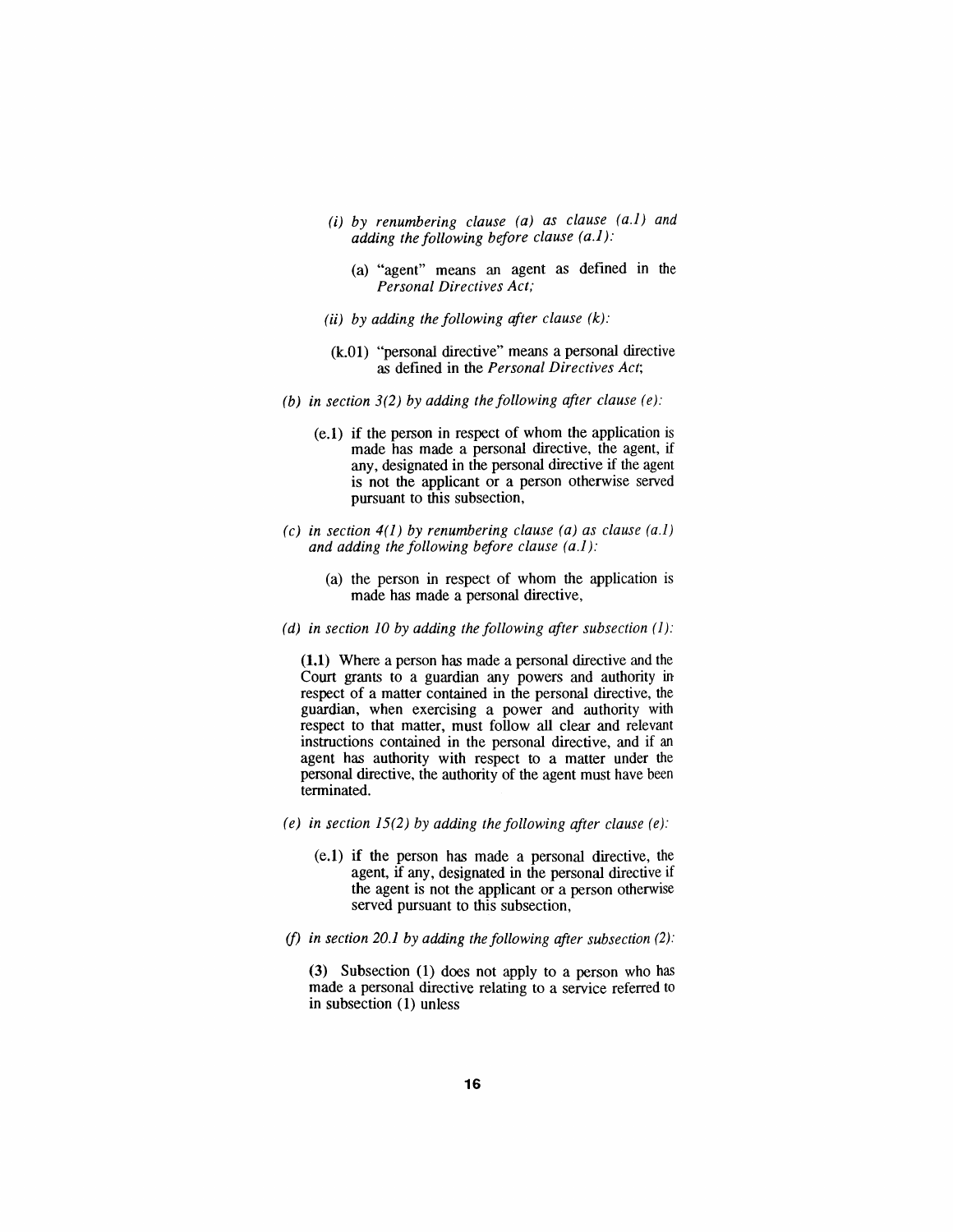- *(a) the personal directive does not designate an agent to give the consent, and*
- *(b) the personal directive does not contain any clear and relevant instructions.*
- *(g) in section 22(2) by adding the following after clause (e):*
	- *(e.1) if the person in respect of whom the application is made has made a personal directive, the agent, if any, designated in the personal directive if the agent is not the applicant or a person otherwise served pursuant to this subsection,*
- *(h) in section 68(2) by adding the following after clause (a.1):*
	- *(a.2) if the person has made a personal directive, the agent, if any, designated in the personal directive if the agent is not the guardian of the dependent adult or a person otherwise served pursuant to this subsection,*
- *Amends SA 1994 cF-18.5 35 The Freedom ofInformation and Protection of Privacy Act is amended in section 79(1) by adding the following after clause (b):*
	- *(b.1) if an agent has been designated under a personal directive under the Personal Directives Act, by the agent under the authority of the directive if the directive so authorizes,*
- *Amends RSA 1980 cH-11 36 The Hospitals Act is amended in section 40(13)(a) by adding ", the agent designated in a personal directive made by a person in accordance with the Personal Directives Act" after "Dependent Adults Act".*
- *Amends RSA 1980 cH-12 37 The Human Tissue Gift Act is amended*
	- *(a) in section <sup>1</sup>*
		- *(i) by renumbering clause (a) as clause (a.1) and adding the following before clause (a.1):*
			- *(a) "agent" means an agent as defined in the Personal Directives Act;*
		- *(ii) by adding the following before clause (b):*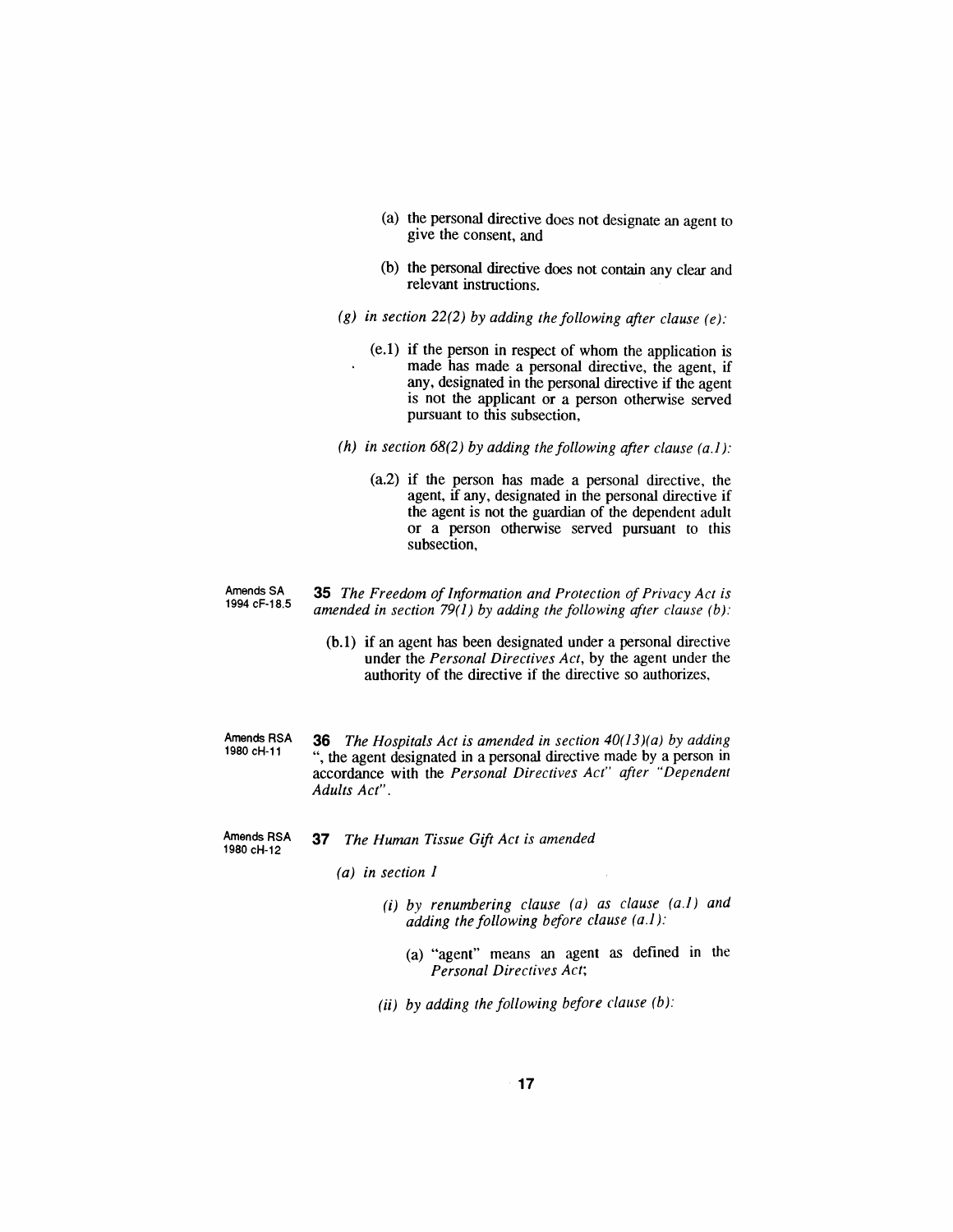- *(a.2) "personal directive" means a personal directive as defined in the Personal Directives Act;*
- *(b) in section 3 by adding the following after subsection (2):*

*(2.1) An agent may consent to the removal of tissue in accordance with subsection (1) if the personal directive under which the agent is authorized to act states that the consent may be given.*

*Amends SA 1988 cM-13.1*

#### *38 The Mental Health Act is amended*

- *(a) in section <sup>1</sup>*
	- *(i) by adding the following after clause (a):*
		- *(a.1) "agent" means an agent as defined in the Personal Directives Act;*
	- *(ii) by adding the following after clause (i):*
		- *(i.1) "personal directive" means a personal directive as defined in the Personal Directives Act;*
- *(b) in section 17(1)(c) by adding ", the agent designated in a personal directive made by a person in accordance with the Personal Directives Act" after "Dependent Adults Act";*
- *(c) in section 27(3) by adding "his agent, if any," after "formal patient,";*
- *(d) in section 28*
	- *(i) in subsection (1) by renumbering clause (a) as clause (a.1) and adding the following before clause (a.1):*
		- *(a) the formal patient's agent,*
	- *(ii) in subsection (1)(b) by adding "or agent or the agent is not available or not willing or cannot be contacted after every reasonable effort has been made" after "guardian";*
	- *(iii) in subsections (2), (3), (4), (5) and (6) by striking out "(1)(b)" wherever it occurs and substituting "(1)(a) or (b)";*
- *(e) in section 38(1) by adding "his agent," before "his guardian";*